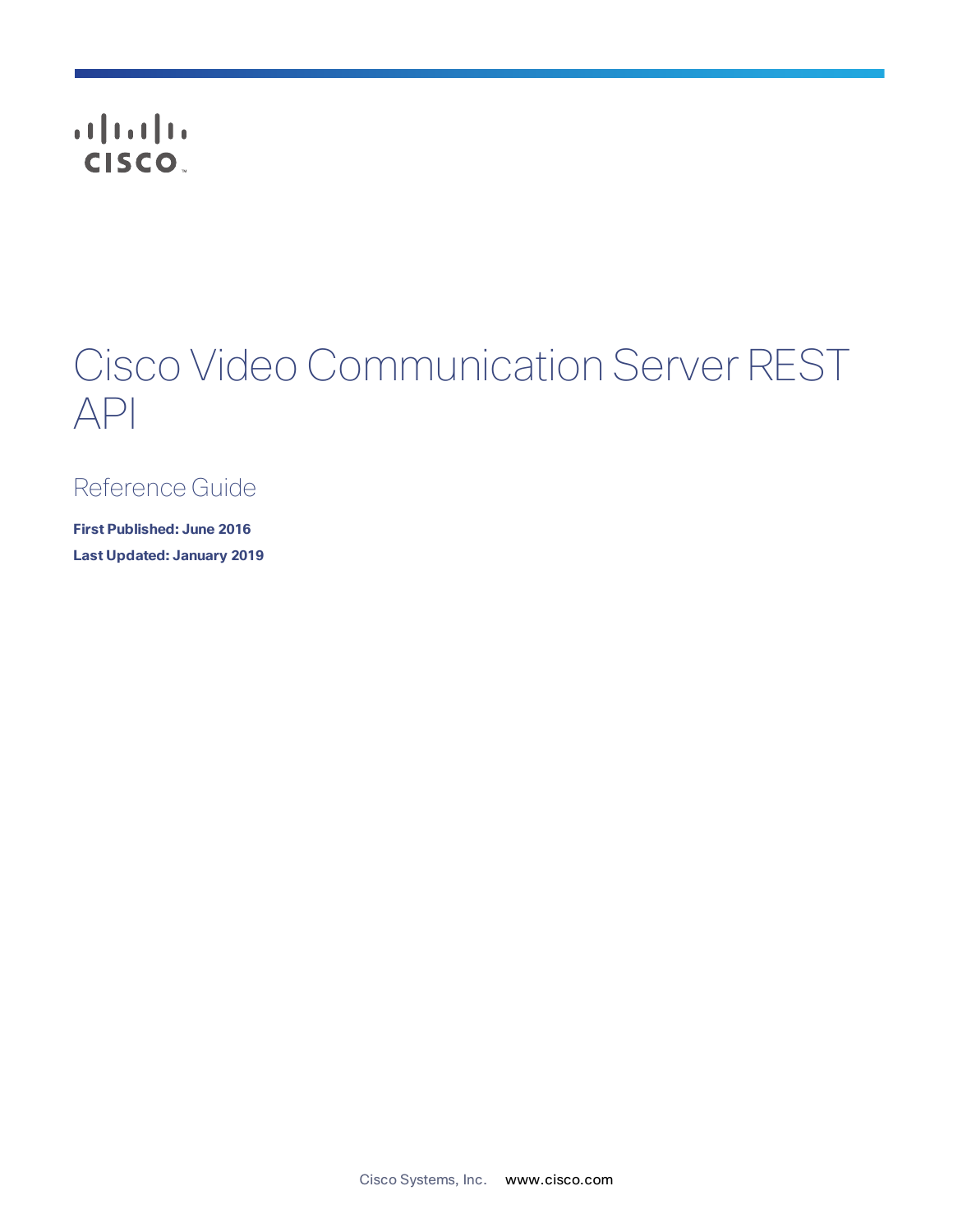# 

# **Contents**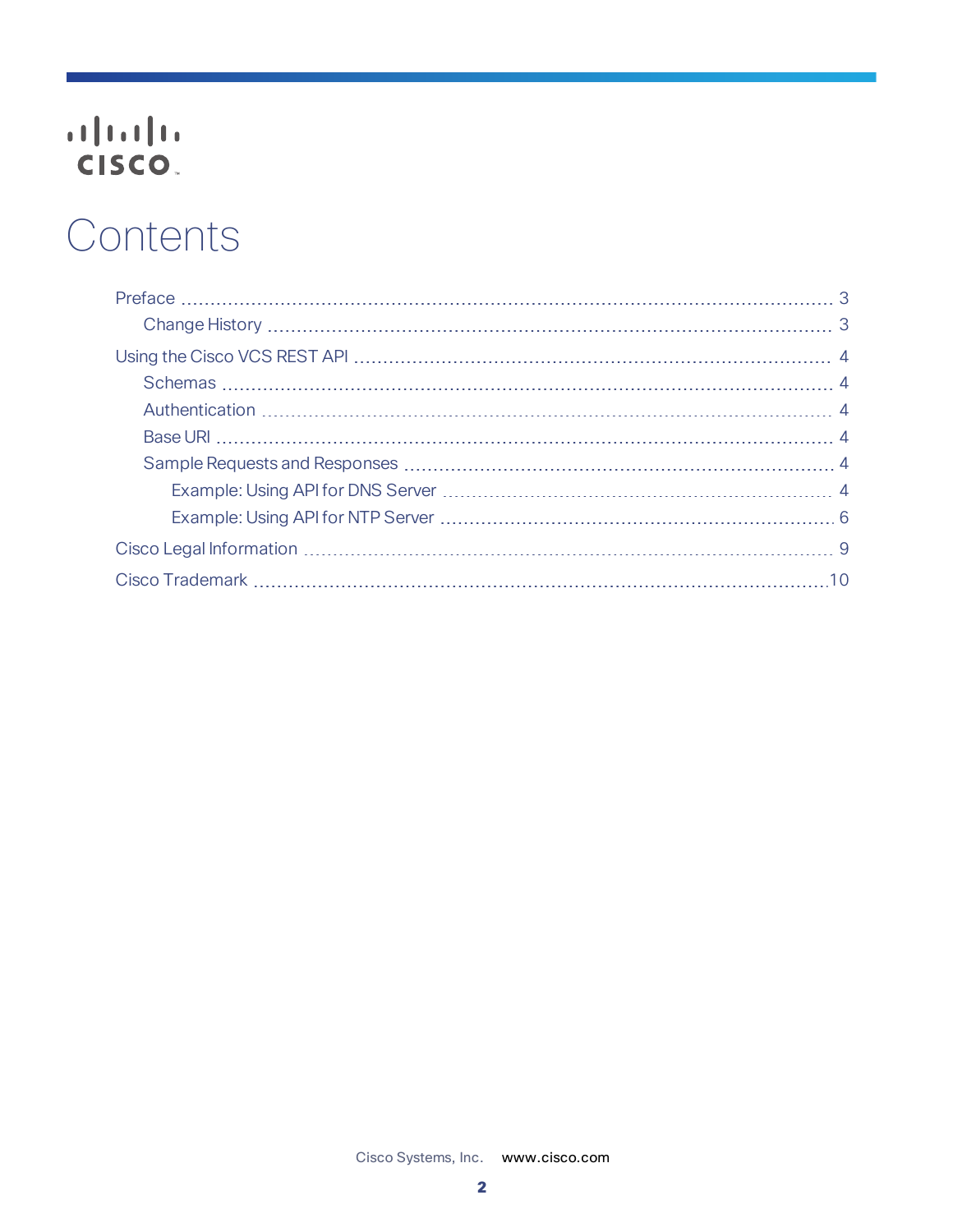#### Preface

# <span id="page-2-0"></span>Preface

# <span id="page-2-1"></span>Change History

#### **Table 1 Reference Guide Change History**

| Date             | Change                                                                                      | Reason                      |
|------------------|---------------------------------------------------------------------------------------------|-----------------------------|
| January 2019     | Remove software version from document, as it is no longer<br>version-specific.              | Documentation<br>correction |
| September 2018   | Updated software version from X8.11 to X8.11.1, as version<br>X8.11 is no longer available. | Software withdrawn          |
| <b>July 2018</b> | Removed details about individual API calls, as the API is self-<br>documented.              | Released with X8.11         |
| <b>July 2017</b> | Phase three of REST API. Now includes firewall rules, SIP, and<br>domain certificates.      | Released with X8.10         |
| January 2017     | Updated with HTTP allow list calls and get by filter option.                                | Released with<br>X8.9.1     |
| December 2016    | Phase two of REST API. Now includes B2B functionality and<br>ability to delete.             | Released with X8.9          |
| June 2016        | First phase of REST API to set up Mobile and Remote Access<br>(MRA).                        | Released with X8.8          |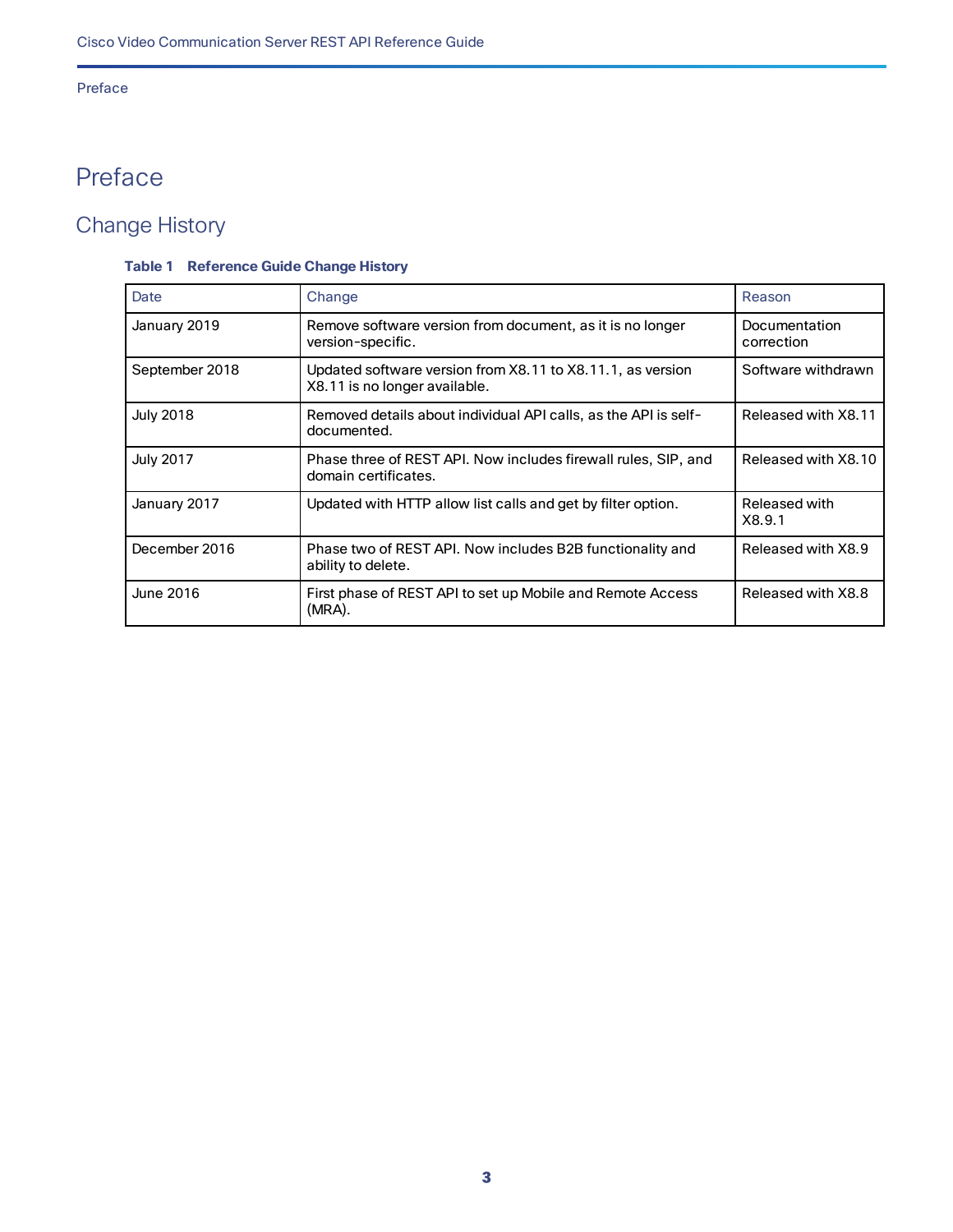### <span id="page-3-0"></span>Using the Cisco VCS REST API

The Cisco VCS REST API is compliant with RAML version 0.8 ([raml.org/spec.html](http://raml.org/spec.html)). Although the API is fully compliant, it does not support nested APIs.

The API is self-documented using RESTful API Modeling Language (RAML). You can access the RAML definitions for your system at **https://<***Expressway FQDN or IP address***>/api/provisioning/raml**. An experimental schema browser is embedded in the web user interface, and can be accessed from the **Experimental** menu.

#### <span id="page-3-1"></span>**Schemas**

All request and response schema on the Cisco VCS REST API use JSON Schema version 4 [\(json](http://json-schema.org/documentation.html)[schema.org/documentation.html\)](http://json-schema.org/documentation.html). Request parameters are not supported and only JSON schemas are used.

#### <span id="page-3-2"></span>Authentication

The API is only accessible via HTTPS and requires authentication. The authentication credentials are the administrator credentials on the Cisco VCS node.

#### <span id="page-3-3"></span>Base URI

The base URI to access the Cisco VCS REST API is: **http://<external\_address>/api**. For example, to access the management API commands: **https://10.0.0.1/api/management**

The REST API is published in the following categories:

- Cisco VCS Expressway /edge/ <*remaining path*> (for example, **http://10.0.0.1/api/provisioning/edge/credential**)
- Cisco VCS Control /controller/ <*remaining path*> (for example, **http://10.0.0.1/api/provisioning/controller/domain**)
- Common between Cisco VCS Expressway and Cisco VCS Control /common/<*remaining path*> (for example, **http://10.0.0.1/api/provisioning/common/certs/root**)

Some maintenance-related items like restart and system information are standalone calls and do not apply to any of the categories.

You can also filter Get requests to find a specific entry. For example, **/controller/zone/traversalclient/name/myzone** returns the traversal client zone called "myzone"

#### <span id="page-3-4"></span>Sample Requests and Responses

This section provides examples on how to use Cisco VCS API methods. The examples relate to API methods for the DNS server and NTP server.

#### <span id="page-3-5"></span>Example: Using API for DNS Server

#### **Retrieving DNS Server information**

This example retrieves the DNS server information using JSON API.

| URI          | GET https:// <cisco address="" fqdn="" ip="" or="" vcs="">/api/provisioning/common/dns/dnsserver</cisco> |
|--------------|----------------------------------------------------------------------------------------------------------|
| Request body | This operation does not require a request body.                                                          |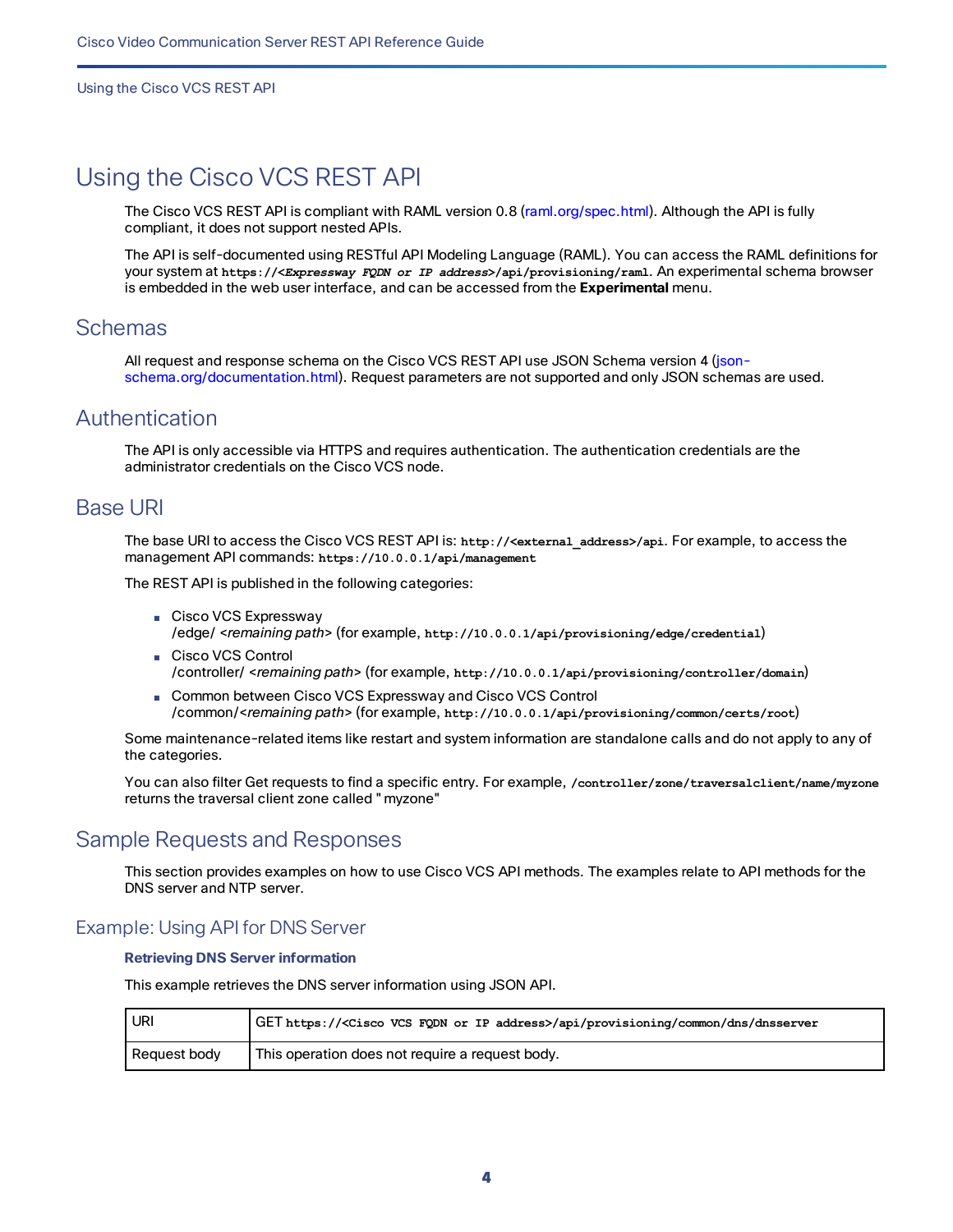| Response body |                       |
|---------------|-----------------------|
|               | "DefaultDNSServers":  |
|               |                       |
|               | "index": $1,$         |
|               | "address": "10.0.0.1" |
|               |                       |
|               |                       |

This example retrieves the DNS server information using cURL.

**curl -X GET -k -i 'https://<Cisco VCS FQDN or IP address>/api/provisioning/v1/common/dns/dnsserver'**

#### **Adding DNS Server**

This example adds a DNS server with an IP address **10.0.0.2** and index value **2** using JSON API.

| <b>URI</b>    | POST https:// <cisco address="" fqdn="" ip="" or="" vcs="">/api/provisioning/common/dns/dnsserver'</cisco> |  |
|---------------|------------------------------------------------------------------------------------------------------------|--|
| Request body  |                                                                                                            |  |
|               | "DefaultDNSServers":                                                                                       |  |
|               |                                                                                                            |  |
|               | "index": $2,$                                                                                              |  |
|               | "address": "10.0.0.2"                                                                                      |  |
|               |                                                                                                            |  |
|               |                                                                                                            |  |
| Response body |                                                                                                            |  |
|               | "Message": "The operation was successful"                                                                  |  |
|               |                                                                                                            |  |

This example adds a DNS server with an IP address **10.0.0.2** and index value **2** using cURL.

**curl -X POST -k -i 'https://<Cisco VCS FQDN or IP address>/api/provisioning/v1/common/dns/dnsserver' --data '{"DefaultDNSServers": {"index": 2, "address": "10.0.0.2"}}'**

#### **Modify DNS Server**

This example modifies the IP address of the DNS server with the index value **2** using JSON API.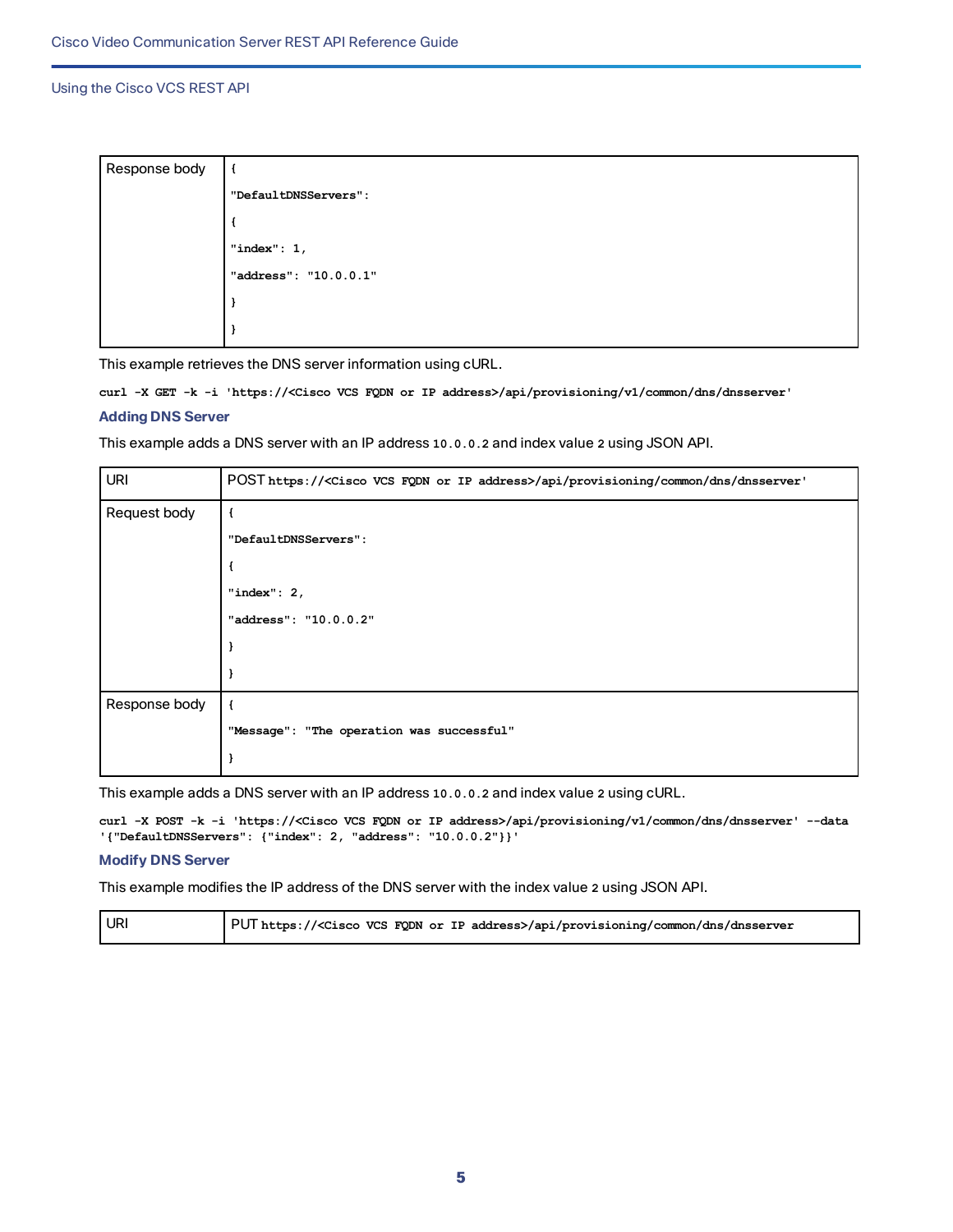| Request body  | €                                         |
|---------------|-------------------------------------------|
|               | "DefaultDNSServers":                      |
|               |                                           |
|               | "index": $2,$                             |
|               | "address": "10.0.0.3"                     |
|               |                                           |
|               | J                                         |
| Response body | €                                         |
|               | "Message": "The operation was successful" |
|               | I                                         |

This example modifies the IP address of the DNS server with the index value **2** using cURL.

**curl -X PUT -k -i 'https://<Cisco VCS FQDN or IP address>/api/provisioning/v1/common/dns/dnsserver' --data ' {"DefaultDNSServers": {"index": 2, "address": "10.0.0.3"}}'**

#### **Delete DNS Server**

This example deletes the DNS server with the index value of **2** using JSON API.

| <b>URI</b>    | DELETE https:// <cisco address="" fqdn="" ip="" or="" vcs="">/api/provisioning/common/dns/dnsserver</cisco> |
|---------------|-------------------------------------------------------------------------------------------------------------|
| Request body  |                                                                                                             |
|               | " $index" : 2$                                                                                              |
|               |                                                                                                             |
| Response body |                                                                                                             |
|               | "Message": "The operation was successful"                                                                   |
|               |                                                                                                             |

This example deletes the DNS server with the index value of **2** using cURL.

**curl -X DELETE -k -i 'https://<Cisco VCS FQDN or IP address>/api/provisioning/v1/common/dns/dnsserver' - data '{"index": 2}'}'**

#### <span id="page-5-0"></span>Example: Using API for NTP Server

#### **Retrieving NTP Server information**

This example retrieves the NTP server information using JSON API.

| URI          | GET https:// <cisco address="" fqdn="" ip="" or="" vcs="">/api/provisioning/v1/common/time/ntpserver</cisco> |
|--------------|--------------------------------------------------------------------------------------------------------------|
| Request body | This operation does not require a request body.                                                              |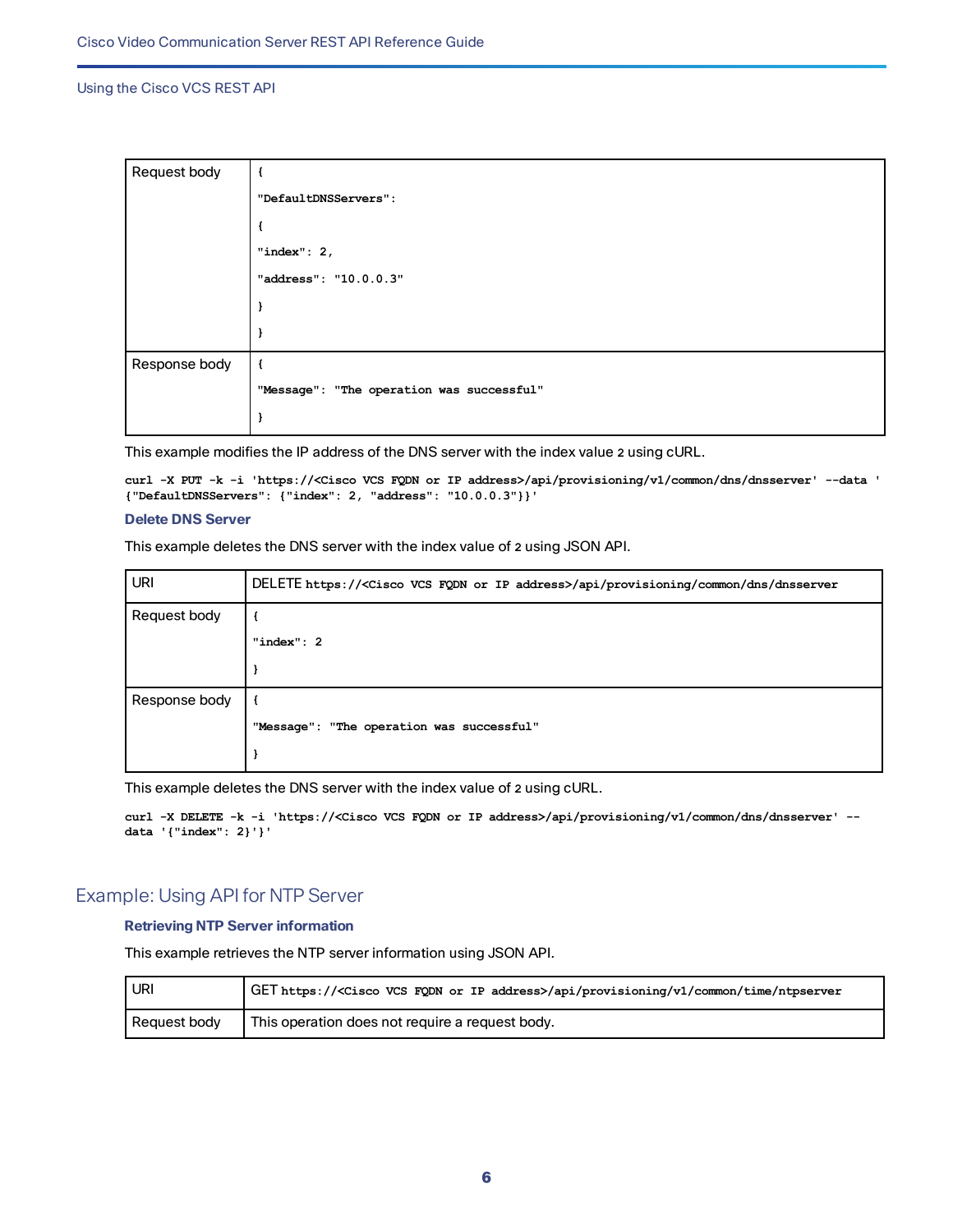| Response body |                               |
|---------------|-------------------------------|
|               | "index": $5$ ,                |
|               | "KeyId": 1,                   |
|               | "Hash": "sha1",               |
|               | "Authentication": "disabled", |
|               | "Address": "10.0.0.1"         |
|               |                               |
|               |                               |

This example retrieves the NTP server information using cURL.

**curl -X GET -k -i '<Cisco VCS FQDN or IP address>/api/provisioning/v1/common/time/ntpserver'**

#### **Adding NTP Server**

This example adds an NTP server with an IP address **10.0.0.2** using JSON API.

| <b>URI</b>    | POST https:// <cisco address="" fqdn="" ip="" or="" vcs="">/api/provisioning/v1/common/time/ntpserver</cisco> |  |
|---------------|---------------------------------------------------------------------------------------------------------------|--|
| Request body  |                                                                                                               |  |
|               | "index": $6,$                                                                                                 |  |
|               | "Address": "10.0.0.2",                                                                                        |  |
|               | "KeyId": $1,$                                                                                                 |  |
|               | "Hash": "sha1",                                                                                               |  |
|               | "Authentication": "disabled"                                                                                  |  |
|               |                                                                                                               |  |
| Response body |                                                                                                               |  |
|               | "Message": "The operation was successful"                                                                     |  |
|               |                                                                                                               |  |

This example adds an NTP server with an IP address **10.0.0.2** using cURL.

**curl -X POST -k -i 'https://<Cisco VCS FQDN or IP address>/api/provisioning/v1/common/time/ntpserver' --data '{"index": 6, "Address": "10.0.0.2", "KeyId": 1, "Hash": "sha1", "Authentication": "disabled"}'**

#### **Modify NTP Server information**

This example modifies IP address of the NTP server with the index value **6** using JSON API.

| URI | PUT https:// <cisco address="" fqdn="" ip="" or="" vcs="">/api/provisioning/v1/common/time/ntpserver</cisco> |
|-----|--------------------------------------------------------------------------------------------------------------|
|     |                                                                                                              |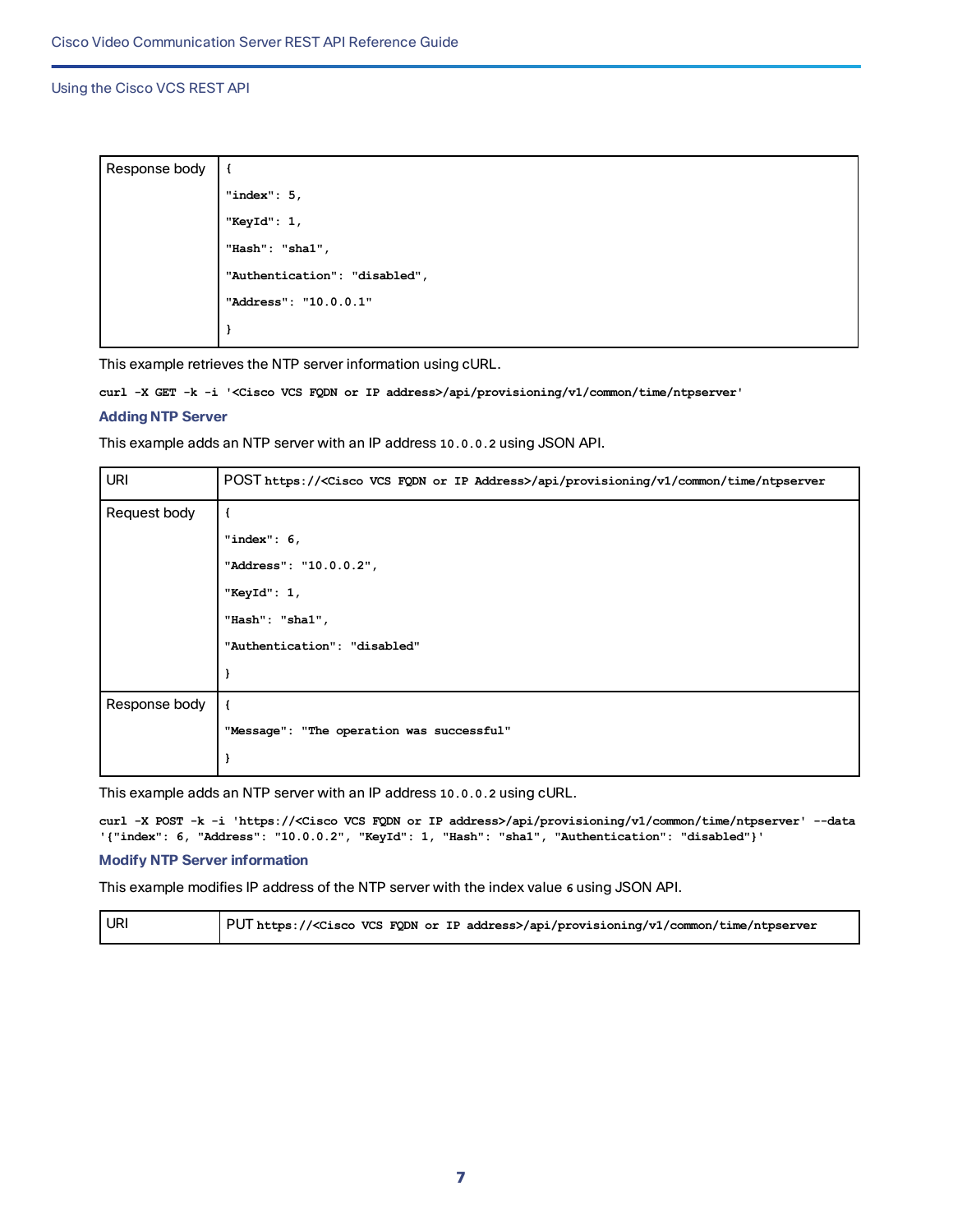| Request body  |                                           |
|---------------|-------------------------------------------|
|               | "index": $6,$                             |
|               | "Address": "10.0.0.3",                    |
|               | "KeyId": 1,                               |
|               | "Hash": "shal",                           |
|               | "Authentication": "disabled"              |
|               | }                                         |
| Response body | $\mathbf{f}$                              |
|               | "Message": "The operation was successful" |
|               |                                           |

This example modifies IP address of the NTP server with the index value **6** using cURL.

**curl -X POST -k -i 'https://<Cisco VCS FQDN or IP address>/api/provisioning/v1/common/time/ntpserver' --data '{"index": 6, "Address": "10.0.0.3", "KeyId": 1, "Hash": "sha1", "Authentication": "disabled"}'**

#### **Delete NTP Server**

This example deletes the NTP server with the index value of **6** using JSON API.

| <b>URI</b>    | DELETE https:// <cisco address="" fqdn="" ip="" or="" vcs="">/api/provisioning/v1/common/time/ntpserver</cisco> |
|---------------|-----------------------------------------------------------------------------------------------------------------|
| Request body  |                                                                                                                 |
|               | "index": 6                                                                                                      |
|               |                                                                                                                 |
| Response body | - 1                                                                                                             |
|               | "Message": "The operation was successful"                                                                       |
|               |                                                                                                                 |

This example deletes the DNS server with the index value of **6** using cURL.

**curl -X DELETE -k -i 'https://<Cisco VCS FQDN or IP address>/api/provisioning/v1/common/time/ntpserver' - data '{"index": 6}'}'**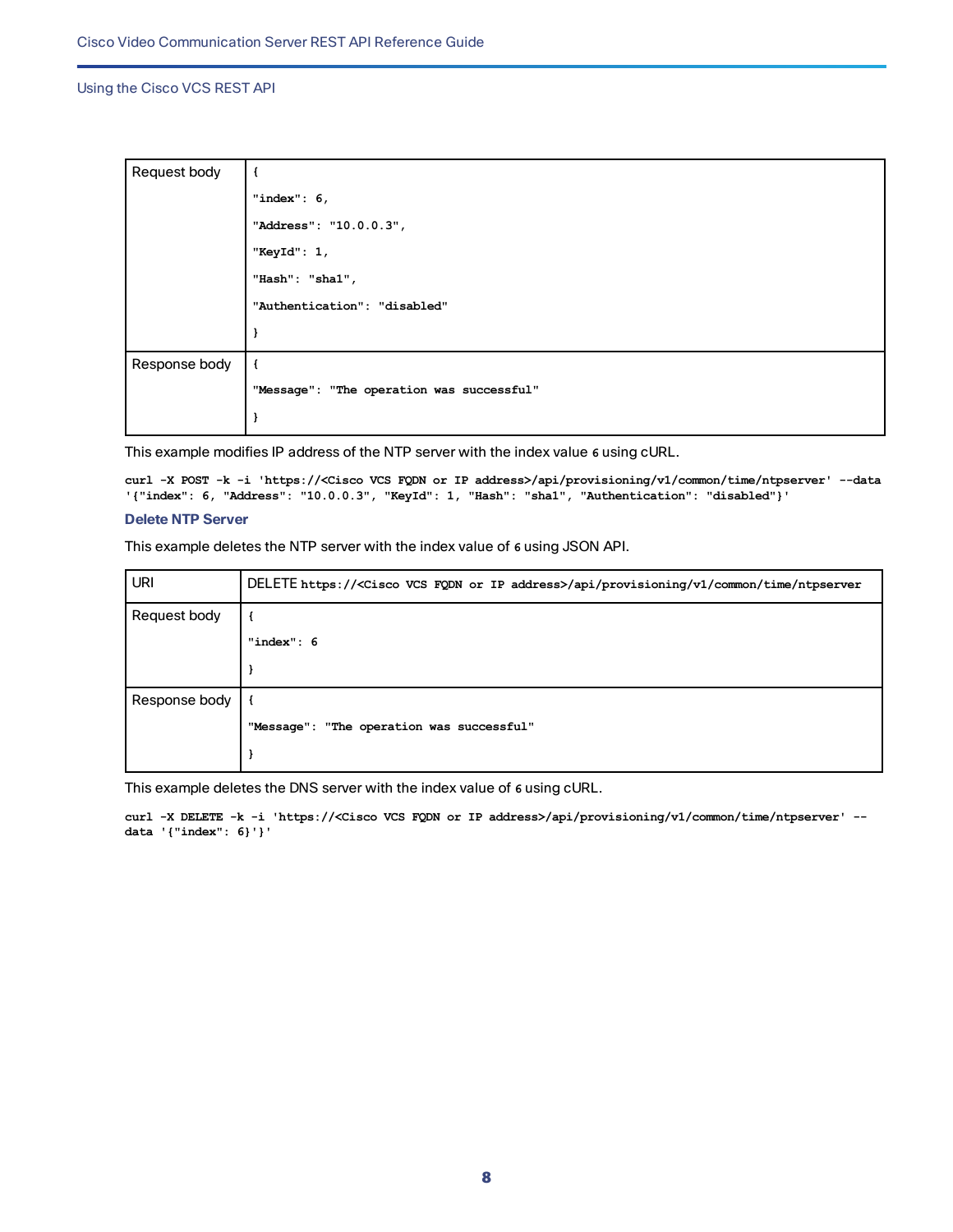# $(1)$  $(1)$ **CISCO**

# <span id="page-8-0"></span>Cisco Legal Information

THE SPECIFICATIONS AND INFORMATION REGARDING THE PRODUCTS IN THIS MANUAL ARE SUBJECT TO CHANGE WITHOUT NOTICE. ALL STATEMENTS, INFORMATION, AND RECOMMENDATIONS IN THIS MANUAL ARE BELIEVED TO BE ACCURATE BUT ARE PRESENTED WITHOUT WARRANTY OF ANY KIND, EXPRESS OR IMPLIED. USERS MUST TAKE FULL RESPONSIBILITY FOR THEIR APPLICATION OF ANY PRODUCTS.

THE SOFTWARE LICENSE AND LIMITED WARRANTY FOR THE ACCOMPANYING PRODUCT ARE SET FORTH IN THE INFORMATION PACKET THAT SHIPPED WITH THE PRODUCT AND ARE INCORPORATED HEREIN BY THIS REFERENCE. IF YOU ARE UNABLE TO LOCATE THE SOFTWARE LICENSE OR LIMITED WARRANTY, CONTACT YOUR CISCO REPRESENTATIVE FOR A COPY.

The Cisco implementation of TCP header compression is an adaptation of a program developed by the University of California, Berkeley (UCB) as part of UCB's public domain version of the UNIX operating system. All rights reserved. Copyright © 1981, Regents of the University of California.

NOTWITHSTANDING ANY OTHER WARRANTY HEREIN, ALL DOCUMENT FILES AND SOFTWARE OF THESE SUPPLIERS ARE PROVIDED "AS IS" WITH ALL FAULTS. CISCO AND THE ABOVE-NAMED SUPPLIERS DISCLAIM ALL WARRANTIES, EXPRESSED OR IMPLIED, INCLUDING, WITHOUT LIMITATION, THOSE OF MERCHANTABILITY, FITNESS FOR A PARTICULAR PURPOSE AND NONINFRINGEMENT OR ARISING FROM A COURSE OF DEALING, USAGE, OR TRADE PRACTICE.

IN NO EVENT SHALL CISCO OR ITS SUPPLIERS BE LIABLE FOR ANY INDIRECT, SPECIAL, CONSEQUENTIAL, OR INCIDENTAL DAMAGES, INCLUDING, WITHOUT LIMITATION, LOST PROFITS OR LOSS OR DAMAGE TO DATA ARISING OUT OF THE USE OR INABILITY TO USE THIS MANUAL, EVEN IF CISCO OR ITS SUPPLIERS HAVE BEEN ADVISED OF THE POSSIBILITY OF SUCH DAMAGES.

Any Internet Protocol (IP) addresses and phone numbers used in this document are not intended to be actual addresses and phone numbers. Any examples, command display output, network topology diagrams, and other figures included in the document are shown for illustrative purposes only. Any use of actual IP addresses or phone numbers in illustrative content is unintentional and coincidental.

All printed copies and duplicate soft copies of this document are considered uncontrolled. See the current online version for the latest version.

Cisco has more than 200 offices worldwide. Addresses and phone numbers are listed on the Cisco website at www.cisco.com/go/offices.

© 2016-2018 Cisco Systems, Inc. All rights reserved.